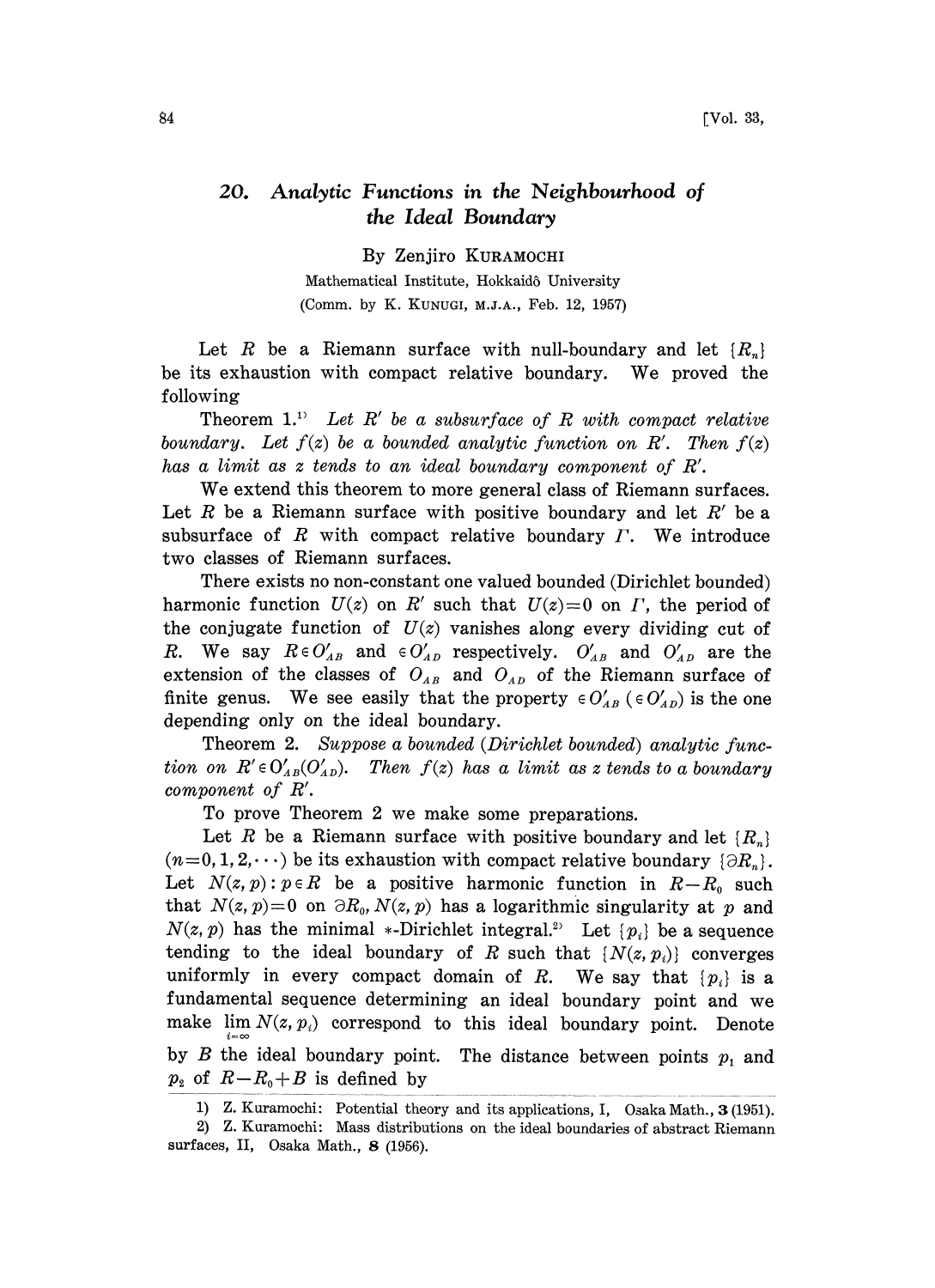No. 2] Analytic Functions in the Neighbourhood of the Ideal Boundary 85

$$
\delta(p_1, p_2) = \sup_{z \in R_1 - R_0} \left| \frac{N(z, p_1)}{1 + N(z, p_1)} - \frac{N(z, p_2)}{1 + N(z, p_2)} \right|.
$$

Then  $R-R_1+B$  and B are closed and compact. We defined in the previous paper<sup>3</sup> minimal point, singular minimal point. Then we have the following

Lemma 1. Let p be a singular minimal point and let  $v(p)$  be a neighbourhood with respect to  $\delta$ -metric. Then there exists no Dirichlet bounded analytic functions on  $v(p)$ .

Lemma 2. Suppose  $R' \in O_{AD}'$ . Then R' has no boundary component of positive capacity.

In fact, assume that  $p$  is a boundary component of positive capacity. Then we can construct easily a harmonic function  $U(z)$  such that  $U(z)=0$  on  $\Gamma$ ,  $D(U(z))<\infty$  and the conjugate of  $U(z)$  has no period along every dividing cut.

Lemma 3. Let  $U_n(z)$  be a harmonic function on R' such that  $U_n(z) = Real$  part of  $f(z)$  on  $\Gamma$  and  $\frac{\partial U_n(z)}{\partial n} = 0$  on  $\partial R_n$ . Then  $U_n(z)$ converges to a harmonic function  $U^*(z)$  in mean and moreover the conjugate of  $U(z)$  has no period along every dividing cut, whence  $U(z) = Re f(z)$ . We say such  $U(z)$  a \*-harmonic function. Then we have

Lemma 4. Every  $*$ -harmonic function satisfies the maximum and minimum principle.

We denote by  $B$  the all ideal boundary components of  $R$ . We compactify R by adding  $\underline{B}$  to R and introduce usually a topology on  $R+B$ . Then  $R+B$  and B are closed and compact. We call this topology A-topology.

Lemma 5. Let F be a closed subset of  $R' + B$  of capacity zero with respect to A-topology. Then there exists a positive harmonic function  $V(z)$  on  $R'$  such that  $V(z)=0$  on  $\Gamma$ ,  $V(z)\rightarrow\infty$  as z tends to F,  $V(z) < \infty$  as z tends to a point  $\oint F$  and  $V_{M}(z) = V(z)$ , where  $V_{M}(z)$ is a harmonic function such that  $V_{\mu}(z)=0$  on  $\Gamma$ ,  $V_{\mu}(z)=M$  on  $C_{\mu}=$  $E[z \in R : V(z) = M]$  and has the minimal Dirichlet integral on the domain bounded by  $\Gamma$  and  $C_M$ . Hence  $\int_{a} \frac{\partial V(z)}{\partial n} ds \leq \int_{\Gamma} \frac{\partial V(z)}{\partial n}$  $\frac{V(z)}{\partial n}ds \leq \int_{\Gamma} \frac{\partial V(z)}{\partial n}ds$  for<br>ds for every  $M \notin E$  such  $C_M$ every  $0 < M < \infty$  and  $\int_{C} \frac{\partial V(z)}{\partial n} ds = \int_{T} \frac{\partial V(z)}{\partial n} ds$  for every  $M \notin E$  such that mes  $E=0$ .

Remark. In the previous paper<sup>5)</sup> we proved Lemma 5 under the condition that F is closed in  $\delta$ -metric and  $F \in R+B_1$ , where  $B_1$  is the set of minimal points. In this case, the above conditions are not

<sup>3)-5)</sup> See 2).